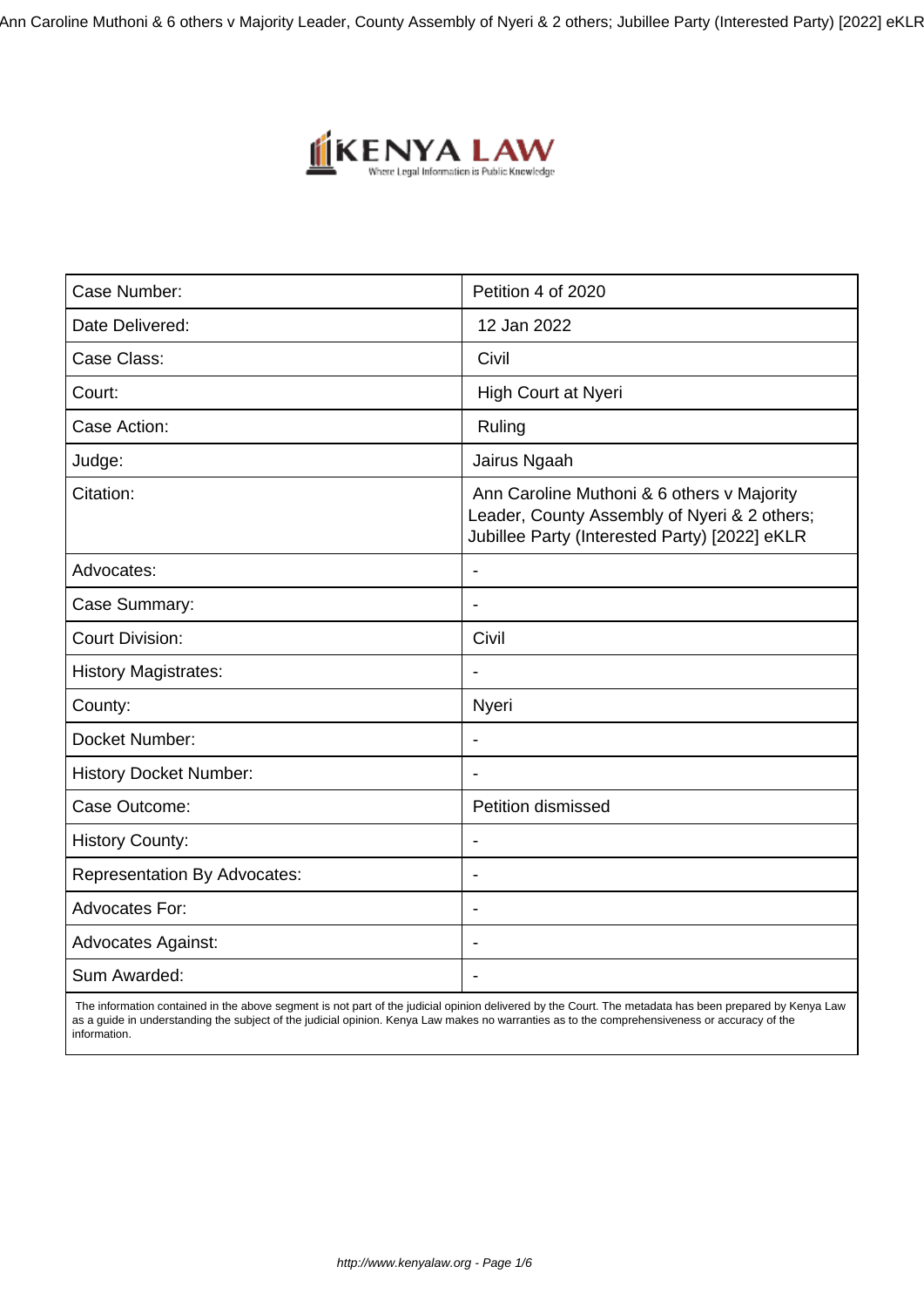Ann Caroline Muthoni & 6 others v Majority Leader, County Assembly of Nyeri & 2 others; Jubillee Party (Interested Party) [2022] eKLR

## **REPUBLIC OF KENYA**

## **IN THE HIGH COURT OF KENYA**

# **AT NYERI**

## **PETITION NO. 4 OF 2020**

#### **-VERSUS-**

| THE HON. SPEAKER, COUNTY ASSEMBLY OF NYERI3RD RESPONDENT |  |  |
|----------------------------------------------------------|--|--|
| <b>AND</b>                                               |  |  |
| INTERESTED PARTY                                         |  |  |

#### **RULING**

By a petition dated 27 August 2020 the petitioners sought the following declarations:

"**(a) A declaration does hereby issue that the resolution of the County Assembly of Nyeri on 25th August 2020 approving a list of County Assembly of Nyeri Committees as recommended by the Committee on Selection on Harmonisation of Sectoral and Select Committees of Assembly to the Extent that it de-whipped the petitioners in different committees of the House was unconstitutional, null and void.**

*(b) A declaration does hereby issue that the petitioners have equal status and are entitled to equal opportunities, responsibilities and privileges including opportunities to participate in the County Assembly Committees.*

*(c) A declaration that status quo ante be maintained pending the hearing of this petition on merit.*

*(d) That costs be provided for."*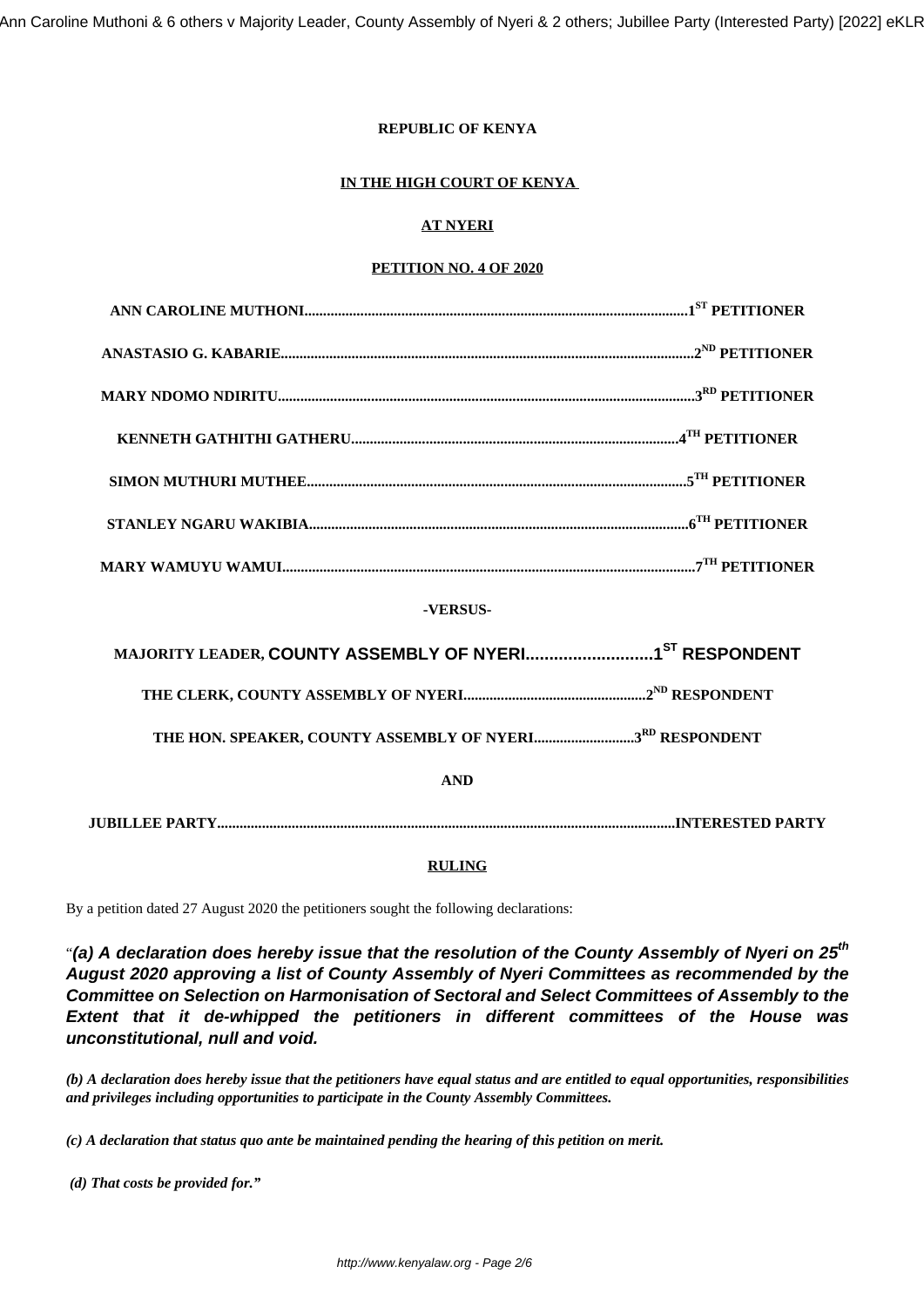Alongside the petition, the petitioners filed a motion, also dated 27 August 2020 under rules 20, 21, 23 and 24 of the Constitution of Kenya (Supervisory Jurisdiction and Protection of Fundamental Rights and Freedoms of the Individual) High Court Practice and Procedure Rules 2006. The prayers in the motion are couched in more or less similar terms as the reliefs sought in the petition; they are expressed as follows:

#### *"a) The application be certified urgent and be heard exparty (sic) for the first instance.*

*b) A declaration does hereby issue that the resolution of the County Assembly of Nyeri on 25th August 2020 de-whipped (sic) the petitioners from their committees of the House was unconstitutional, null and void.*

*c) A declaration does hereby issue that the petitioners have equal status and are entitled to equal opportunities, responsibilities and privileges including opportunities to participate in the County Assembly Committees without undue harassment.*

## *d) A declaration that the status quo of Nyeri County Assembly as constituted before 25th August 2020 be maintained pending the hearing of this petition on merit."*

The application is said to be supported by "the annexed affidavit" but there is no "annexed affidavit" except the affidavit sworn by the 1<sup>st</sup> petitioner on 27 August 2020 in support of the petition.

In this affidavit supporting the petition, the deponent swears that on 25 August 2020 at the 2.30 PM sitting of the County Assembly of Nyeri, the 1<sup>st</sup> respondent moved an Order Paper under Standing Order 159 of the Assembly's standing orders allegedly purporting to approve members of the various committees of the House recommended by the 1<sup>st</sup> respondent.

The effect of the recommendation, according to the petitioners, was to de-whip the petitioners from their posts in various sectoral committees of the House. It is deposed that the move to de-whip was informed by the petitioners' quest for elections in the House Committees. In other words, their removal from various house committees was malicious.

The petitioners swore further that, ordinarily, the procedure to appoint members of the committees is done at the beginning of the term of the House and that it was their legitimate expectation that once appointed they would serve the full term of the County Assembly.

As a result of the removal of the petitioners from the committees it is deposed that

#### *"The petitioners have suffered shock and actual loss of expected allowances that come with these duties".*

In any event, it has been deposed, the new list of committee members was not 'distributed evenly' among the sub counties and is contrary to Standing Order 157 (3) which requires that each member is nominated to serve in at least one sectoral or select committee of the House. Again, the appointments made after the de-whipping of the petitioners are said to have breached Standing Order 158 (3) which restricts membership of the committees to two committees per member of the County Assembly.

The respondents filed a notice of preliminary objection dated 24 September 2020 in which they urged that since the petitioners are all members of Jubilee Party, the dispute is essentially between a political party and its members and therefore the right forum in which this dispute ought to be resolved is the Political Parties Tribunal established under section 39 of the Political Parties Act, 2011. Accordingly, the respondents urged that this Honourable Court has no jurisdiction to hear and determine the present dispute.

A further ground on which the jurisdiction of this Honourable Court is disputed is that the provisions of the County Assemblies (Powers and Privileges) Act, 2017, provide that the decisions of the County Assembly and its speaker are not liable to challenge in court.

It is therefore the respondents' case that the entire petition should be struck out *in limine.*

Besides the preliminary objection the respondents also filed a replying affidavit sworn on 2 October 2020 by Jenard N. Mwiggeh, the Clerk to the County Assembly of Nyeri.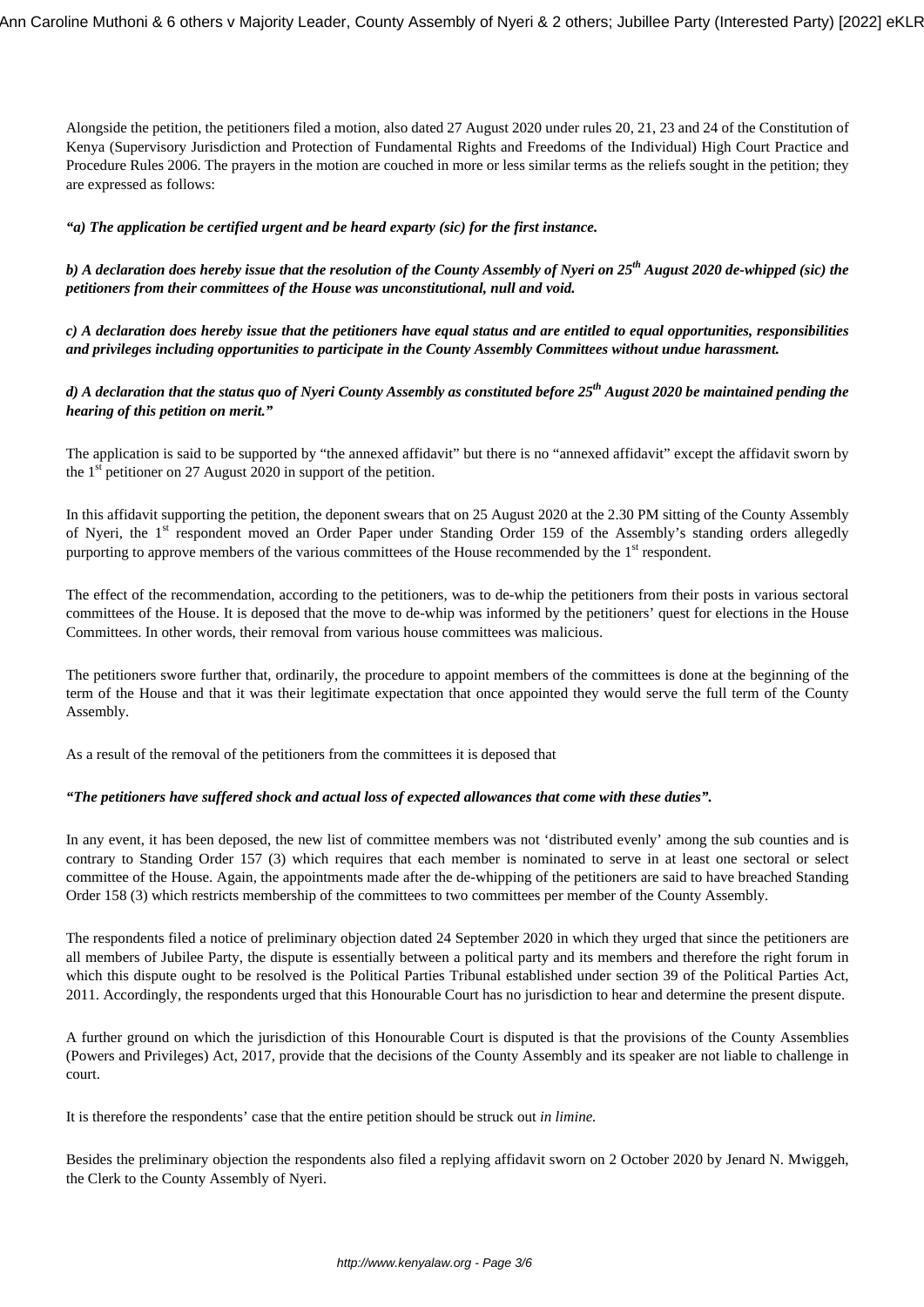Mwiggeh's affidavit is largely made up of matters of law which should not be the case because affidavits, by their very nature, are evidence and therefore they should be restricted to matters of fact.

Nonetheless, Mwiggeh does not dispute that on 25 August 2020 the County Assembly of Nyeri resolved to reconstitute the membership of various Sectoral committees and select committees. To this end, a motion was presented to the house by the  $1<sup>st</sup>$ respondent who is the leader of majority party in Assembly, the Jubilee Party. The motion was debated, passed and implemented.

It is deposed that the decision to nominate and approve members to the committees of the county assembly is a political decision made by political parties depending on their interests and agenda in the assembly.

Directions were taken to the effect that both the preliminary objection and the petitioners' motion be heard simultaneously; this was, of course, on the understanding that if the preliminary objection is overruled, the court would proceed to determine the motion but if it was to be upheld, there would be no need to consider the application any further.

Considering that the preliminary objection questions the jurisdiction of this Honourable Court, it is inevitable that it ought to be disposed of first.

The contention that the petitioners and the  $1<sup>st</sup>$  respondent are members of the same party has not been disputed. It is also not in dispute that the decision to substitute the petitioners in various committees with other members of the County Assembly of Nyeri but who, apparently, share the same political party as the petitioners was also a party decision that was presented in the House by the party's representative who, as noted, is also the leader of the majority party.

Among the reasons given by the petitioners in their affidavit in support of the petition why they were aggrieved by the  $1<sup>st</sup>$ respondent's or their party's decision are as follows:

#### *"24. That at the bottom of all this re allocation and de whipping of the petitioners is aimed at maliciously marginalizing them with respect to blocking them from legitimate expectations of emoluments and benefits.*

## *25. That the re allocation of the committees is also aimed at benefitting the respondents and their allies and favourites with emoluments and benefits that accrue from the membership of these sectoral committees."*

The petitioners could be right that their removal from the House committees was ill-motivated but being a decision taken by the party that sponsored them to the Assembly, I am persuaded by the respondents' arguments that the petitioners' contentions would constitute the sort of dispute that the Political Parties Tribunal is established under section 39 of the Political Parties Act, 2011. Section 40. (1) of that Act states as follows:

## *40. (1) The Tribunal shall determine—*

## *(a) disputes between the members of a political party;*

#### *(b) disputes between a member of a political party and a political party;*

- *(c) disputes between political parties;*
- *(d) disputes between an independent candidate and a political party;*
- *(e) disputes between coalition partners; and*
- *(f) appeals from decisions of the Registrar under this Act.*

*(2) Notwithstanding subsection (1), the Tribunal shall not hear or determine a dispute under paragraphs (a) (b), (c) or (e) unless the dispute has been heard and determined by the internal political party dispute resolution mechanisms. (Emphasis added).*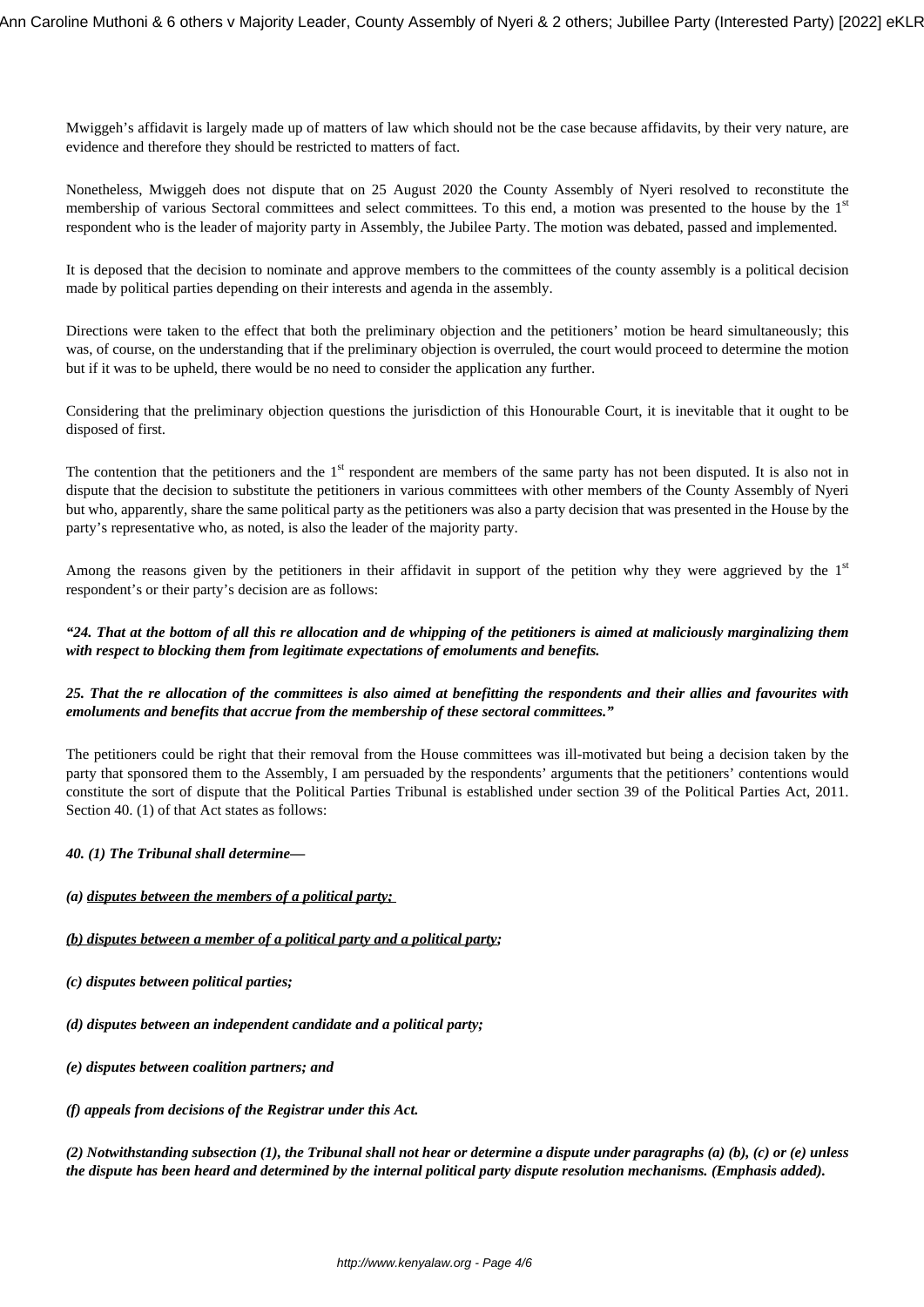To the extent that the decision to de-whip the petitioners from the committees was initiated or is assumed to have been initiated by their party, their dispute would fall under section 40. (1)(b) but it may also fall under subsection (1) (a) considering the allegations the petitioners have raised against the members of the Assembly who replaced them in the respective committees and who share the same party as the petitioners.

Whatever the case, the appropriate forum where this dispute ought to have been lodged was the Political Parties Tribunal subject, of course, to the provisions of section 40 (2) of the Political Parties Act.

It has been held that where there is a clear procedure for the redress of any particular grievance prescribed by the Constitution or an Act of Parliament, that procedure should be strictly followed. (See **Speaker of the National Assembly v James Njenga Karume (1992) eKLR**).

This does not in any way suggest an ouster of jurisdiction of this Honourable Court to determine a dispute on a violation of the Constitution or a threat to such a violation; it simply means that unless there are exceptional circumstances that would make it impossible for a party to adopt a course prescribed by the Constitution or an Act of Parliament, there is no reason why that procedure should not be followed.

In **Anisminic Ltd v The Foreign Compensation Commission and Another (1969) 1 All ER 208 Lord Reid held as follows on the question of ouster provisions:** 

*"It is a well established principle that a provision ousting the ordinary jurisdiction of the court must be construed strictly--meaning, I think, that, if such a provision is reasonably capable of having two meanings, that meaning shall be taken which preserves the ordinary jurisdiction of the court. Statutory provisions which seek to limit the ordinary jurisdiction of the court have a long history."* 

While referring to the specific question as to whether the court was precluded from interrogating 'a determination' by an ouster clause when, on its face, the purported determination was a nullity, the learned judge continued:

*"No case has been cited in which any other form of words limiting the jurisdiction of the court has been held to protect a nullity. If the draftsman or Parliament had intended to introduce a new kind of ouster clause so as to prevent any enquiry even whether the document relied on was a forgery, I would have expected to find something much more specific than the bald statement that a determination shall not be called in question in any court of law. Undoubtedly such a provision protects every determination which is not a nullity. But I do not think that it is necessary or even reasonable to construe the word "determination" as including everything which purports to be a determination but which is in fact no determination at all. And there are no degrees of nullity. There are a number of reasons why the law will hold a purported decision to be a nullity. I do not see how it could be said that such a provision protects some kinds of nullity but not others; if that were intended it would be easy to say so." (see page 245-246).*

So, if it was to be demonstrated that the County Assembly of Nyeri County or any of the respondents in these petition have clearly violated the constitution or they have threatened to or have made a resolution that is unambiguously in violation of the provision of the Constitution, this Court will not hesitate to intervene to protect the Constitution.

In the instant case, the petitioners have avoided the course prescribed by the Political Parties Act to address their grievances; no particular reason has been given why they have omitted to follow the prescribed procedure. In the absence of any reason why they chose to invoke the jurisdiction of this Honourable Court instead of first exhausting the mechanisms prescribed by the Act to resolve their dispute, their application and, indeed, the entire petition would be misconceived.

One additional decision that I am persuaded to adopt in the determination of the preliminary objection is that of the **Kemrajh Harrikissoon versus The Attorney General of Trinidad & Tobago, Privy Council Appeal No. 40 of 1977** where the Judicial Committee of the Privy Council decried the misuse of the provision of the Constitution on enforcement of fundamental rights and freedoms with specific reference to section 6 of the Constitution of Trinidad and Tobago which would be equivalent to Article 22 (1) of our Constitution and which accords every person the right to institute court proceedings where it is alleged that a right or fundamental freedom in the Bill of Rights has been denied, violated or infringed or is threatened.